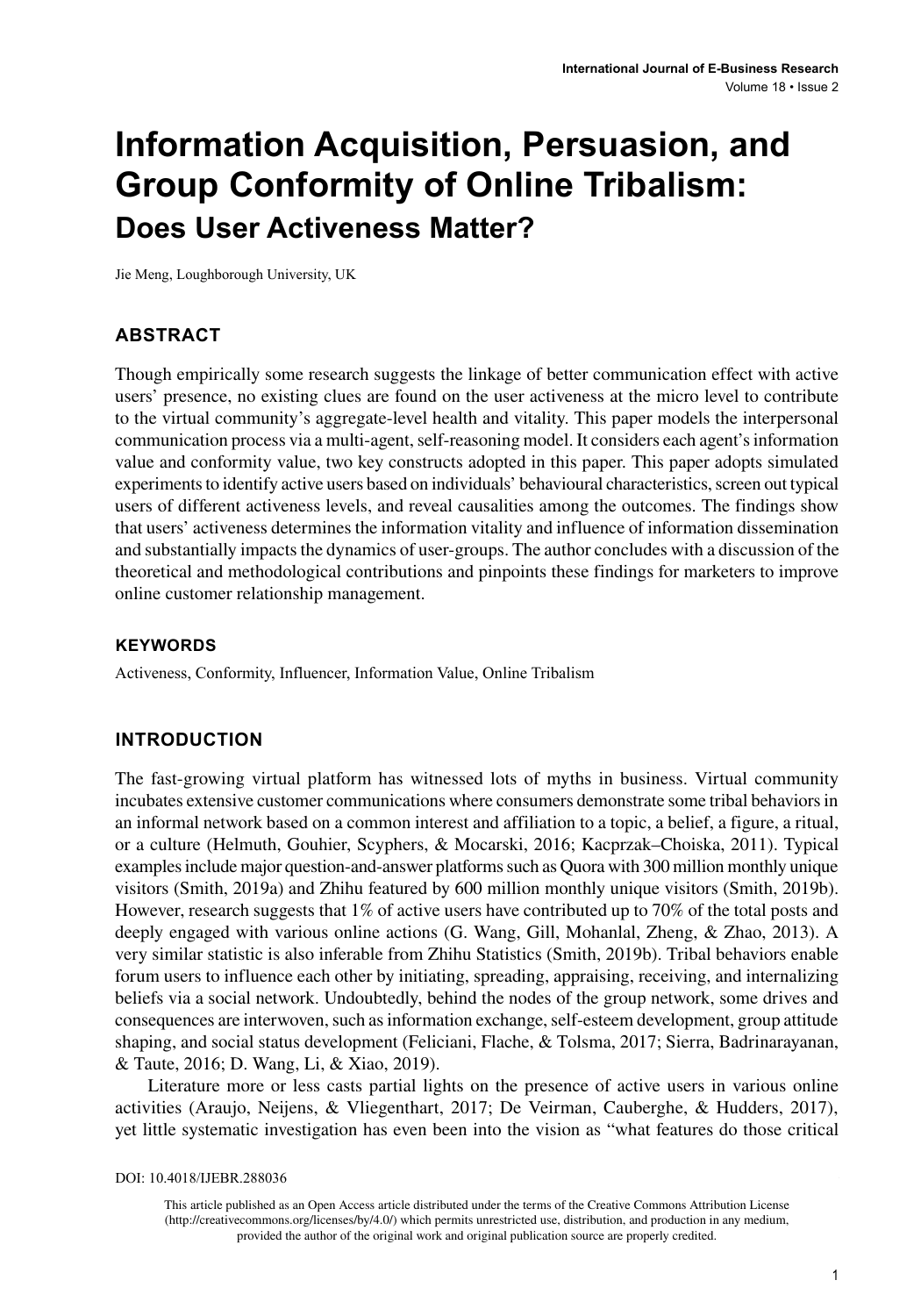influencers own" and "how to identify them." Some research has spotted that consumers attached different credence to information sources in terms of expertise, identity, or reputation (Harrigan et al., 2021), motivation (Mandel, Rucker, Levav, & Galinsky, 2017), testimony (Packard & Berger, 2017; Vithayathil, Dadgar, & Osiri, 2020). Influencers who attain a geometric growth in the number of followers and evolve as opinion-leaders due to their expertise or devotion to a conversation have a more significant influence on other users' product adoption (Asamoah & Sharda, 2021; Casaló, Flavián, & Ibáñez-Sánchez, 2018). Notably, from vast literature, the incredible power of influencers is evident but attributed only to external intervention such as advertising, sponsored opinion leaders. At the same time, opposite to these emerging opinion leaders (e.g., "cewebrity"), the other type of influencer is cosponsored influencers (e.g., celebrity) who receive a reward to promote their brands by their extraordinary persuasiveness on millennials. Rare theories and empirical studies explain how peer-to-peer impacts grow as an endogenous outcome from virtual information exchange.

Despite various explanations of the influence of an online advisor, literature is scant about the emergence of "organic" influencers and understand their "activeness" with impacts on others and how influencers impact other members' attitudinal shaping and decisions. These questions necessitate a comprehensive study to address research gaps as to how influencers and influence interact and evolve in action at an aggregate level. In view of so, this research has three research objectives.

First, this research tries to identify who acted as influencers to influence implicitly or explicitly the mass users by opinions and to screen them out by their online action's activeness. Second, this paper aims to provide an explanatory vision for how the motives drive one user to become active (or inactive) via information acquisition or conformity-seeking motives and consequently achieve one's information-based and conformity-based fulfillment. Furthermore, this paper shows the accumulated consequence, mainly as how the activeness affects users' propensity to voice and the prosperity of the knowledge in the system. The author adopts a systematic approach to model how online influencers impact other individuals by weaving up the opinion's evolution with information exchanges. The paper takes the perspective of information circulation. It models the inter-personal interaction process by agents' inputs (information demands), actions (match of prior knowledge and attitude, interpersonal connection, and information exchange), and outputs (value acquisition and social influence) of online interpersonal communication.

The contributions of this study are as follows. *Theoretically*, this paper develops an integrated framework, provides a direct answer to the research questions, and highlights two personal drives information circulation and social influences to model the micro motives of social interactions. The individual's infotainment- and conformity-seeking motivation can explain how individuals impose influence on each other. This paper adopts a self-inferring approach in the method that all the attitudinal or behavioral changes become the endogenous outcomes of the information dissemination process to represent the complicated social learning procedure (Mawer, 2016). *Methodologically*, with the simulation method, experimentation can show an online community's overall effect by adopting a simplified simulation approach to assemble the individual drives and speculate the changes of information value and attitudinal changes. *Practically* identifying critical influencers on virtual platforms and individualistic and group mechanisms of influencer-recipient interactions will facilitate screening out critical opinion leaders and optimize peer-to-peer communication in terms of reach and persuasiveness.

In the next part, the author reviews related literature, including how user motives establish individual user's learning outcomes, group value development, and user activeness. The author simulates an open-ended online tribe with a rich diversity of message carriers in research design and execution and maps how users' self-identity and social identity interact and form the dynamics of online influence via information exchange to shape the group attitude, primarily, how these indicators change by user's activeness level. Finally, the analytical results before the conclusions and discussion are presented.